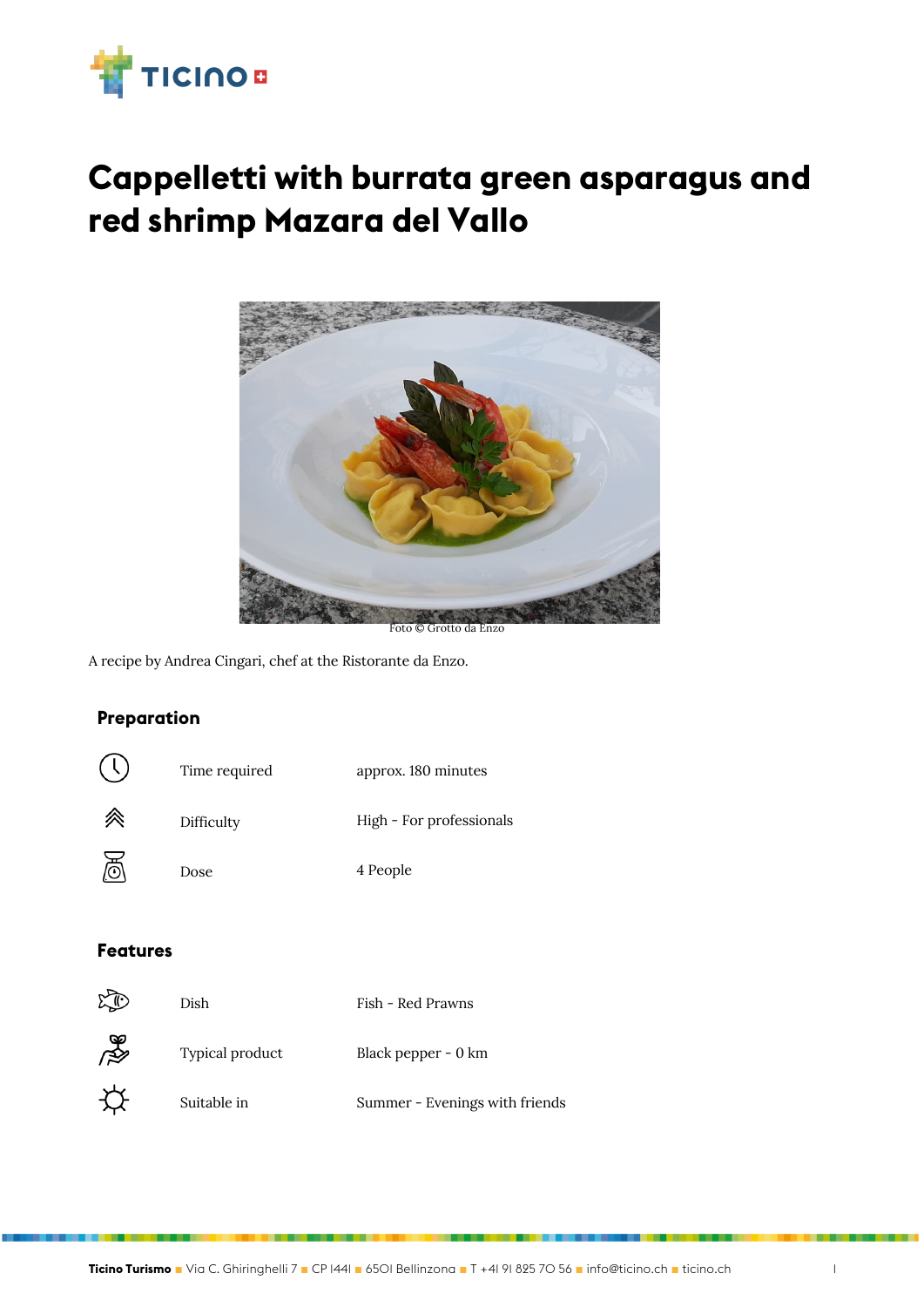

## INGREDIENTS

| Fresh pasta                | 200 g white flour<br>□<br>100 g semolina<br>□<br>$\Box$ 2 egg yolks<br>$\Box$ Extra virgin olive oil<br>Salt and pepper<br>$\Box$<br>п<br>Water to taste                                                                                         |
|----------------------------|--------------------------------------------------------------------------------------------------------------------------------------------------------------------------------------------------------------------------------------------------|
| <b>Filling</b>             | 100 g fresh burrata finely chopped<br>□<br>$\Box$<br>100 g ricotta from the Maggia Valley<br>8 finely chopped green asparagus<br>$\Box$<br>П<br>Salt<br>Black pepper from the Maggia Valley<br>$\Box$<br>Parmesan cheese<br>п<br>$\Box$<br>1 egg |
| <b>Red prawns</b>          | 4 Mazara del Vallo red prawns<br>□<br>Extra virgin olive oil<br>$\Box$<br>$\Box$<br>Salt and pepper<br>п<br>Parsley                                                                                                                              |
| Green<br>asparagus<br>foam | □<br>4 green asparagus<br>$\Box$ 1 shallot<br>$\Box$ 2 dl vegetable stock<br>$\Box$ 1 dl of cream<br>$\Box$<br>Salt and black pepper<br>0.5 l white wine<br>п                                                                                    |